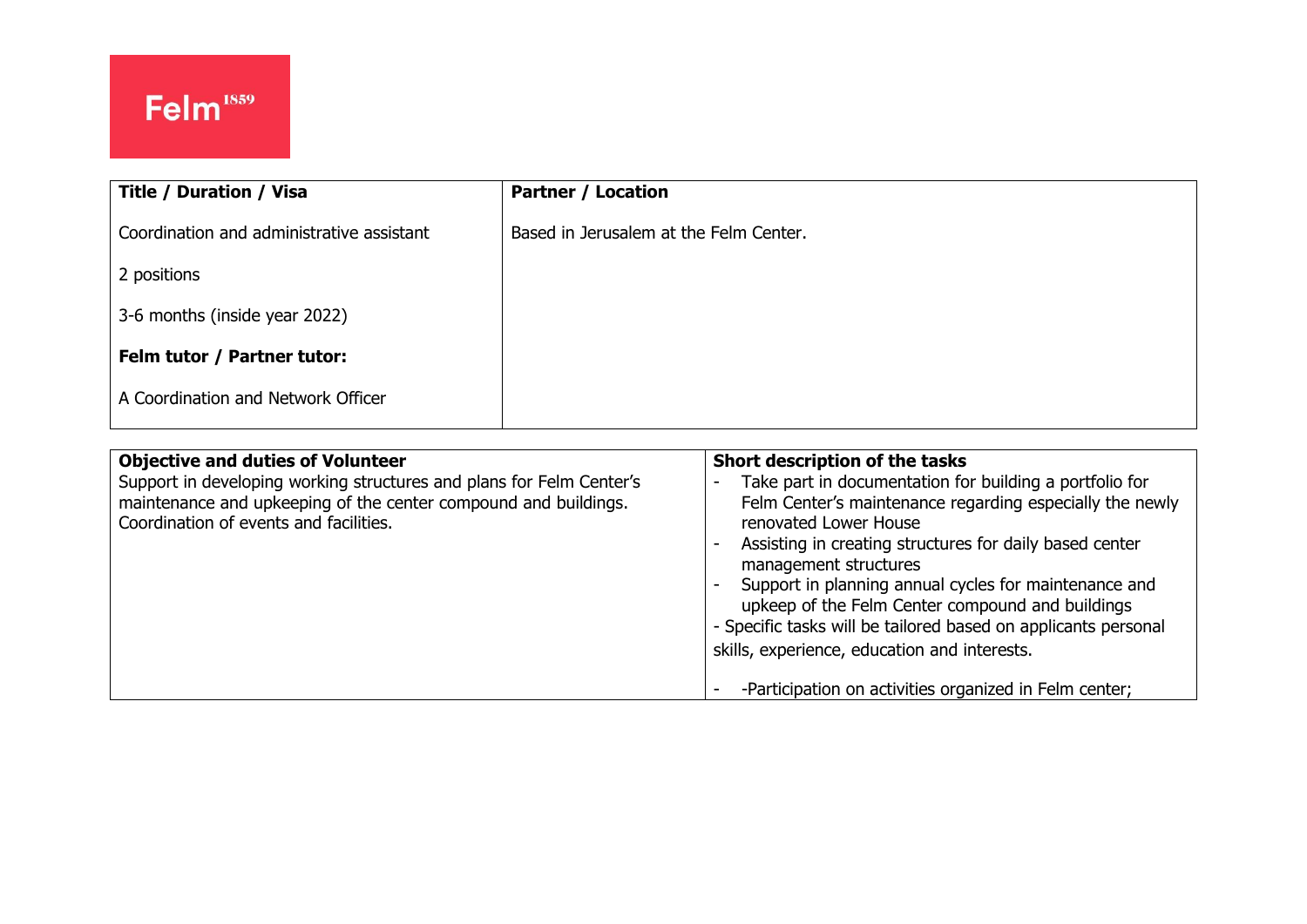#### Ļ **Competence / Qualifications / Language requirements:**

Meet the requirements of the Felm Volunteer program

Skilled in working in maintenance and upkeep, relevant educational background (hotel management etc.)

Minimum language requirement: Good written and spoken English

Able to adjust and work in a multicultural working environment and with people from different backgrounds

## **Benefits and commitments:**

#### **Felm country office**

- Providing the tasks, materials and instructions for the Volunteer before volunteer period
- Felm will cover in-country expenses related to the volunteer task, such as work-related travel, sim-card and computer if necessary at work, etc.
- Advising the applicant with visa-procedures and providing Volunteer with visa invitation letter, and cover the costs if Volunteer needs extension of visa
- Providing a personal tutor and a draft program for the Volunteer period (incl. tutor discussions, starters session, mid-term discussion and evaluation session)
- Accommodation (furnished apartment or bedroom with shared kitchen and toilet)
- Introducing the Volunteer to Felm's partners work in the project areas

### **Felm Helsinki office**

- Recruiting a suitable Felm Volunteer
- **•** Providing the tasks, materials and instructions for the Volunteer
- Orientation session
- **E** Feedback session
- **■** Travel insurance
- Criminal records extract for volunteering if tasks include working with children
- **•** Small reimbursement of expenses

### **Felm Volunteer**

■ Following the FELM Volunteer agreement and its quidelines